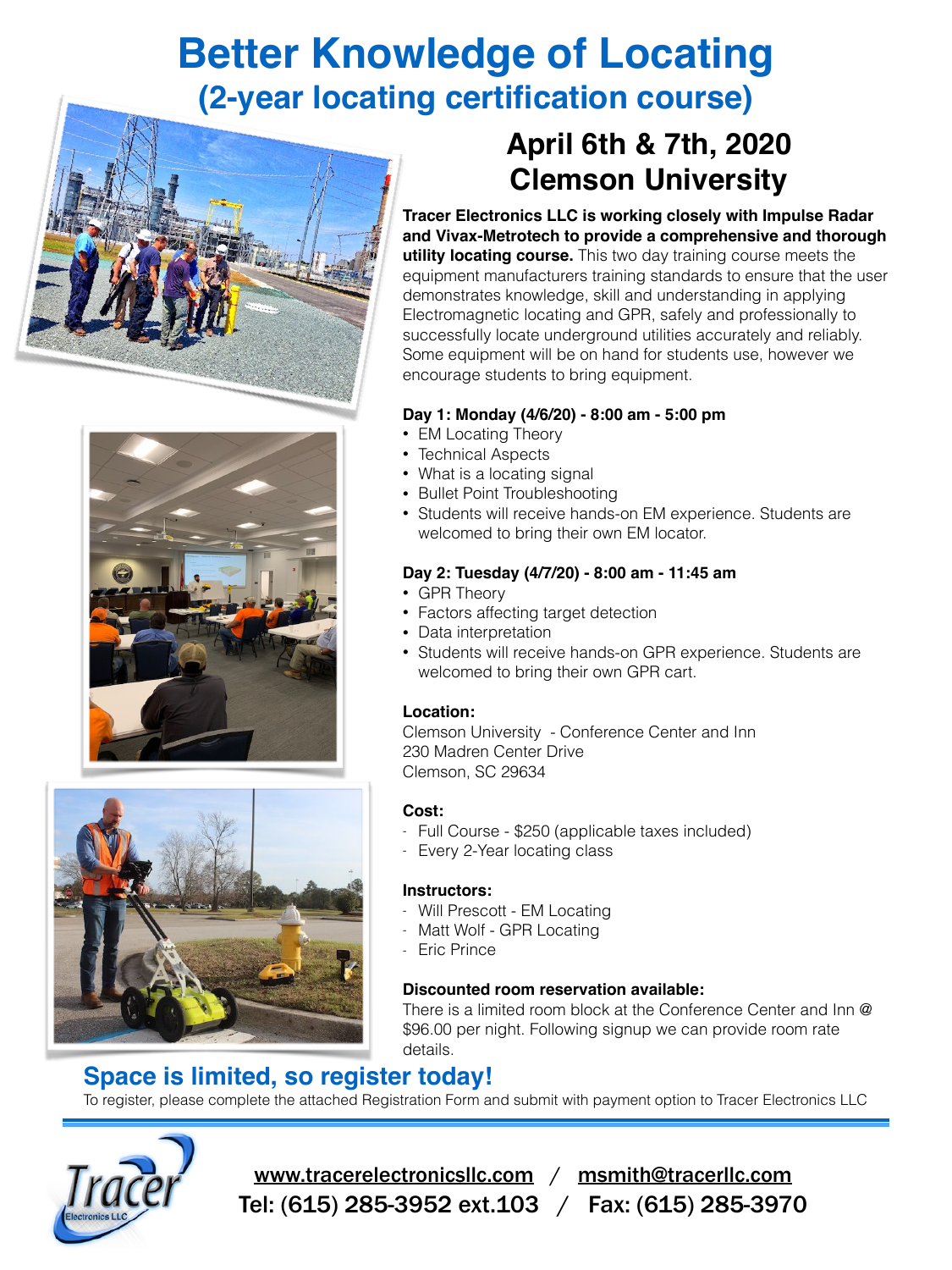# **GPR for Locating Utilities** Clemson, SC

## **Registration Form**

| Address:__________________ |  |                                        |  |
|----------------------------|--|----------------------------------------|--|
|                            |  | _State:_____________Zip Code:_________ |  |
|                            |  |                                        |  |
| E-Mail confirmation to:    |  |                                        |  |
|                            |  |                                        |  |
|                            |  |                                        |  |

## **Payment Options**

**1. Check:**

**payable to:** Tracer Electronics LLC 6981 Eastgate Blvd. Lebanon, TN 37090

## 2. Credit Card:

Complete attached Credit Card Authorization Form and submit with this form.

## **Submission**

- **1. Fax: (615) 285-3970 Ext. 103 (ask for Michele) -or-**
- **2. Email: [msmith@tracerllc.com](mailto:msmith@tracerllc.com) -or-**
- **3. Mail completed form to the above address**

Students at this course may be filmed, videotaped or photographed by or on behalf of Tracer Electronics LLC or Impulse Radar, Inc. Your attendance at this course serves as your permission for use of your image by Tracer Electronics LLC. In no event shall Tracer Electronics LLC be liable for any direct, indirect, incidental, punitive, or consequential damages, or injuries of any kind whatsoever with respect to the service, the materials, the products and the activities associated with the course. Tracer Electronics LLC reserves the right to cancel seminar at anytime. In the unlikely event cancellation occurs, seminar registration costs would be refunded. However attendees are responsible for any hotel reservations or other expenses associated with seminar.



[www.tracerelectronicsllc.com](http://www.tracerelectronicsllc.com) / [sales@tracerllc.com](mailto:sales@tracerllc.com) Tel: (615) 285-3952 ext.103 / Fax: (615) 285-3970